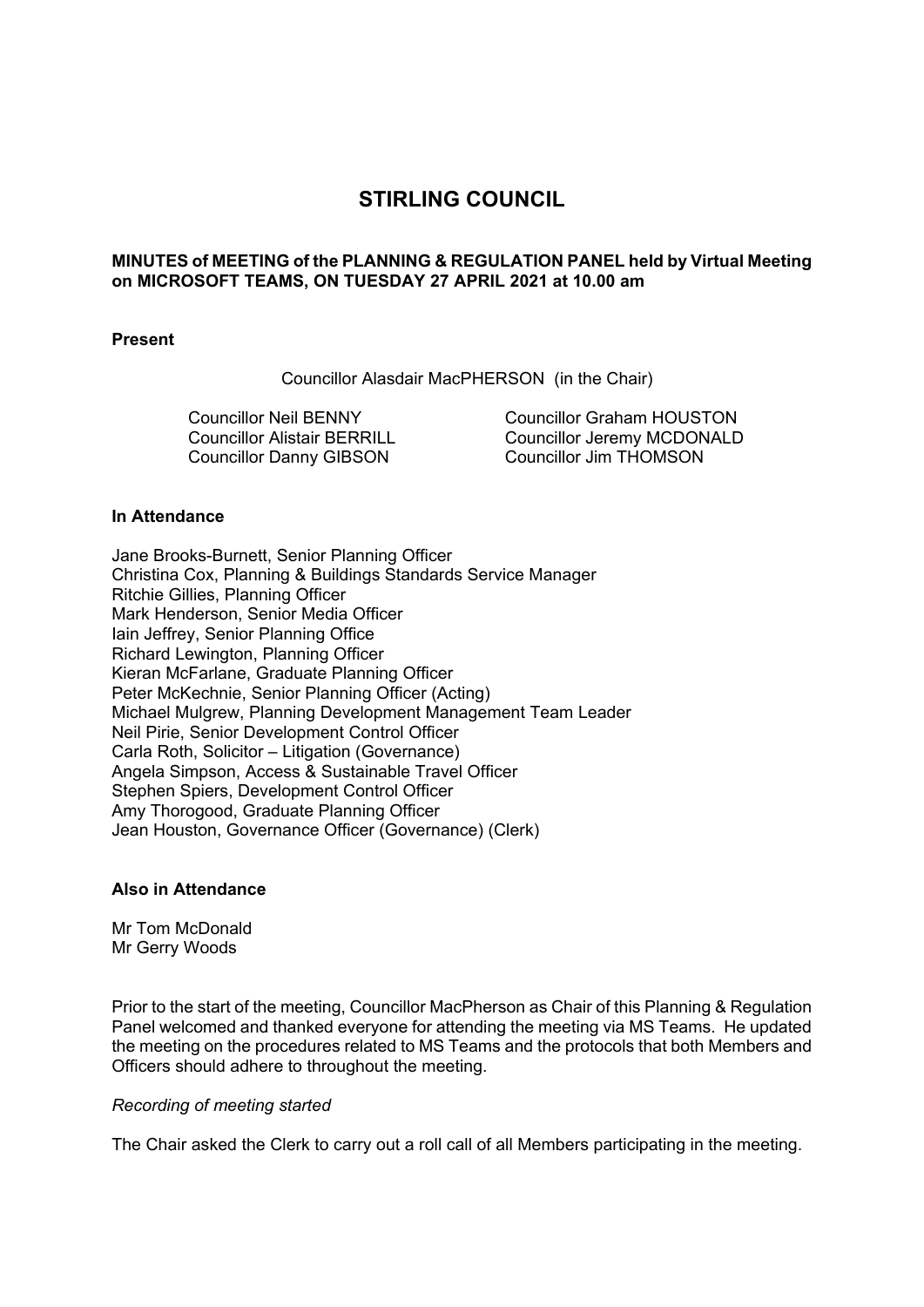### **PL354 APOLOGIES AND SUBSTITUTIONS**

Apologies were received on behalf of Councillor Douglas Dodds. No substitute Member was present.

# **PL355 DECLARATIONS OF INTEREST**

There were no declarations of interest.

# **PL356 URGENT BUSINESS BROUGHT FORWARD BY THE CHAIR**

There were no items of urgent business brought forward.

### **PL357 MINUTES**

The following minutes were submitted for approval:

### **Planning and Regulation Panel on 30 March 2021**

### **Decision**

The Planning & Regulation Panel approved the Minutes of the Meeting on 30 March 2021 as an accurate record of proceedings.

### **ORDER OF BUSINESS**

The Chair intimated his intention to alter the order of the Agenda. The items were taken in the order minuted below.

> *At 10.04am the Panel agreed to adjourn in terms of Standing Order 75*

*Recording of meeting was stopped* 

*The Meeting reconvened at 10.10am with all Elected Members (previously noted) and Councillor Berrill present*

*Recording of Meeting resumed* 

# **PL358 INSTALLATION OF 6NO. GLAMPING PODS, WITH ACCESS TRACK, PARKING AREA AND ASSOCIATED GROUND WORKS AND DRAINAGE FOR THE PURPOSE OF SHORT TERM HOLIDAY LETS AT LAND 450M SOUTH EAST OF MEIKLE DRUMQUHARN, BALFRON STATION - MR MARK HAMILL - 20/00878/FUL**

This application sought to install six "Glamping Pods" including new access track, parking area, groundworks to install the pods and form paths and including foul drainage proposals for the purposes of short term holiday lets on land four hundred and fifty metres south east of Meikle Drumquharn, Balfron Station.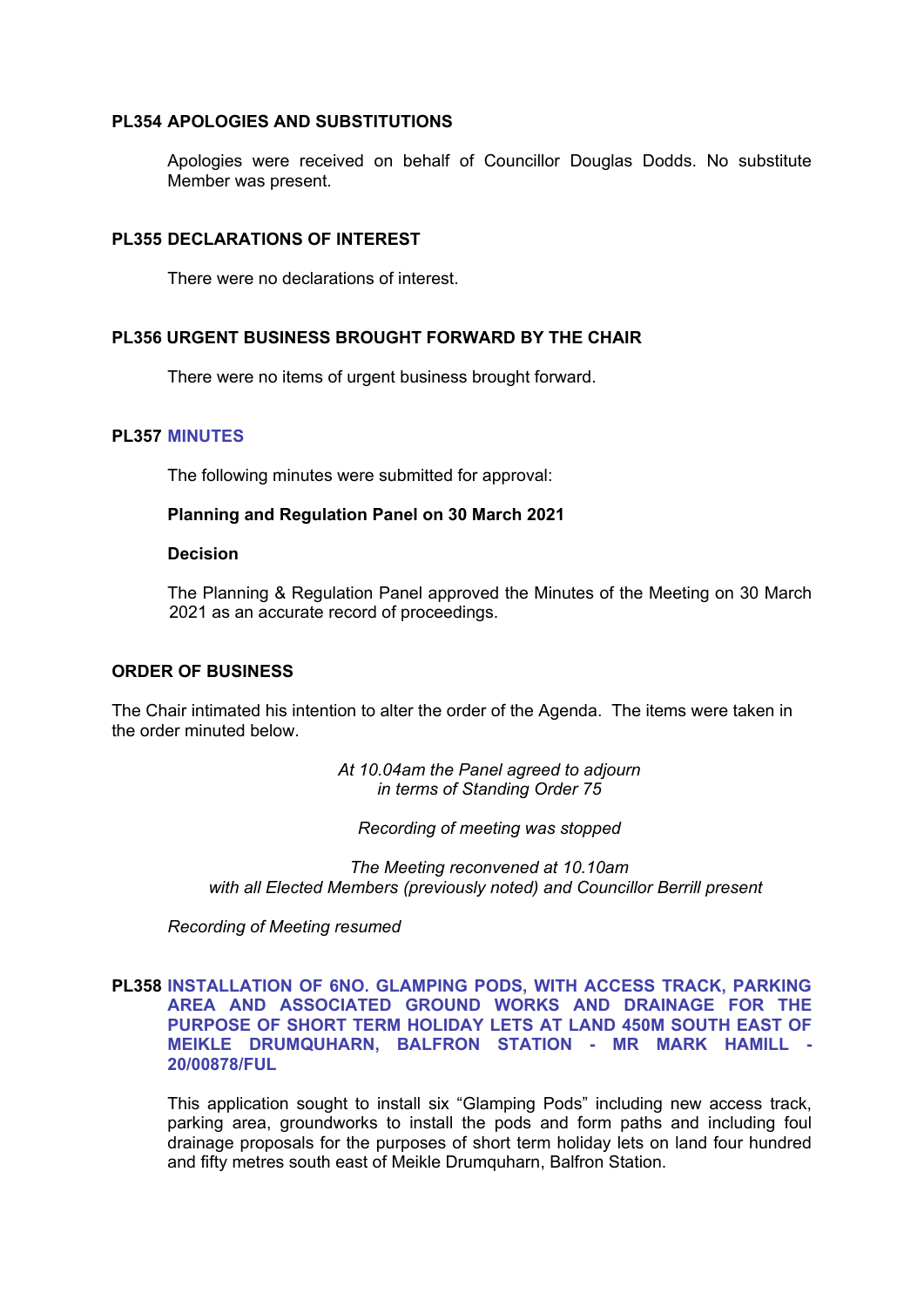The application was being reported at this Panel, as it had received more than five objections. This report formed the Report of Handling for the planning application in compliance with the Town and Country Planning (Development Management Procedure) (Scotland) Regulations 2013.

A Member questioned the lack of a Hearing and was assured that correct procedures had been followed and no Hearing had been requested.

Members raised concerns about the proposed sewage treatment plant, parking provision for maintenance vehicles, potential noise from the generator and visual and landscape impact.

> *At 10.40am the Panel agreed to adjourn in terms of Standing Order 75*

*Recording of meeting was stopped* 

*The Meeting reconvened at 10.50am with all Elected Members (previously noted) present*

*Recording of Meeting resumed* 

# **Motion**

"That the Planning & Regulation Panel agrees to approve the application subject to the conditions set out at Appendix 1 to this report; and additional conditions to

- a) mitigate the impact of generator noise; and
- b) ensure a suitable maintenance regime for the biodisc treatment plant."

Proposed by Councillor Alasdair MacPherson and seconded by Councillor Graham Houston.

# **Amendment**

"That the Planning & Regulation Panel refuses the application on the basis that:

- a) the proposals were contrary to Policy 1.1, as it was considered they would result in an adverse landscape and visual impact; and
- b) the proposals were contrary to Primary Policy 9 as it was considered they would have a detrimental impact on the landscape character.

as set out in the Adopted Stirling Council Local Development Plan 2018."

Proposed by Councillor Alistair Berrill and seconded by Councillor Jeremy McDonald.

On the roll being called the Members present voted as follows:-

For the amendment (3)

Councillor Alistair Berrill Councillor Danny Gibson Councillor Jeremy McDonald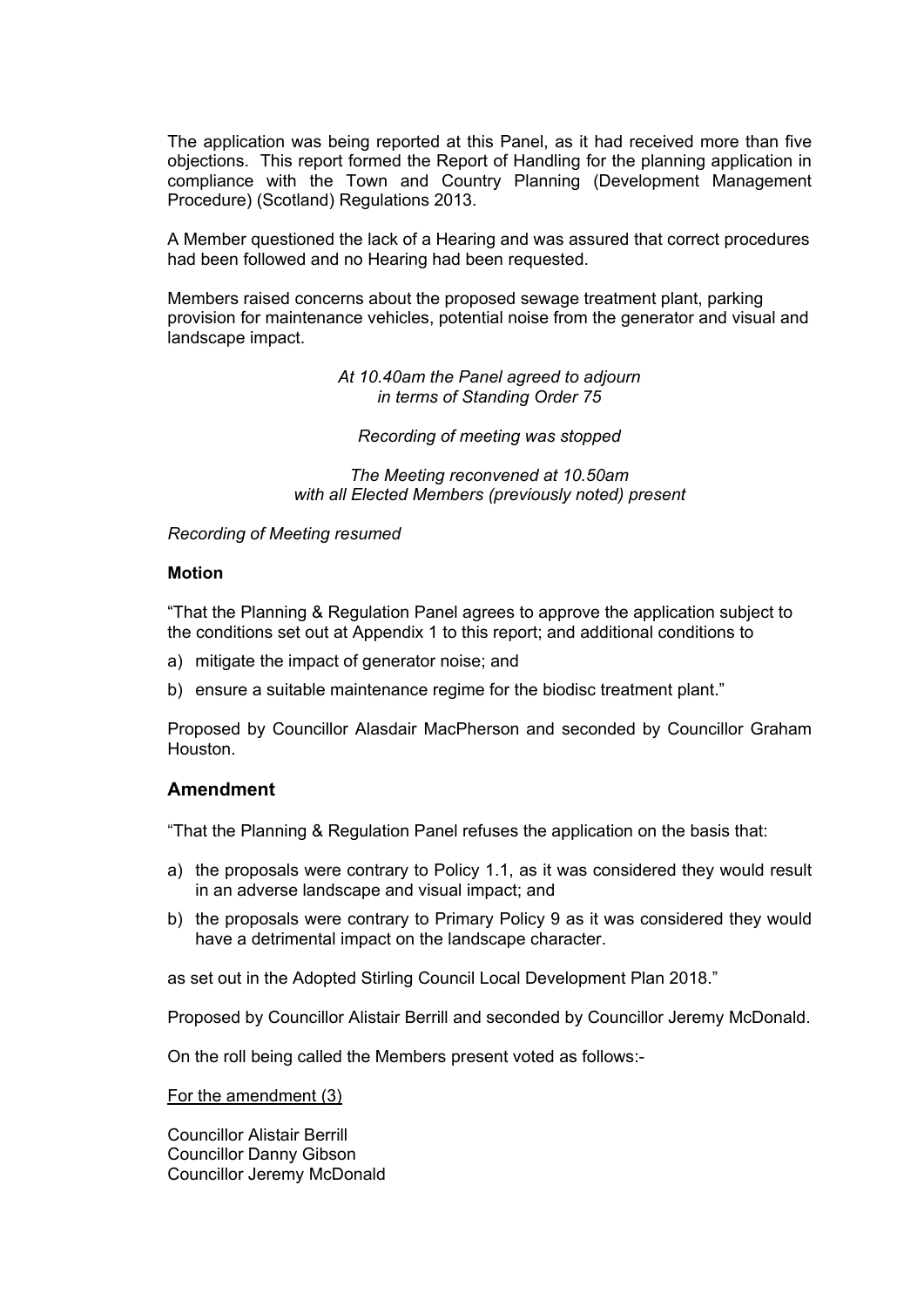### Against the amendment (4)

Councillor Neil Benny Councillor Graham Houston Councillor Alasdair MacPherson Councillor Jim Thomson

The amendment fell by 4 votes to 3

For the Motion (4)

Councillor Neil Benny Councillor Graham Houston Councillor Alasdair MacPherson Councillor Jim Thomson

### Against the Motion (3)

Councillor Alistair Berrill Councillor Danny Gibson Councillor Jeremy McDonald

The Motion was carried 4 votes to 3.

### **Decision**

The Planning & Regulation Panel agreed to approve the application subject to the conditions set out at Appendix 1 to this report; and additional conditions to

- a) mitigate the impact of generator noise; and
- b) ensure a suitable maintenance regime for the biodisc treatment plant."

(Reference: Report by Senior Manager – Infrastructure, dated 29 March 2021, submitted).

# **PL359 ERECTION OF DWELLING HOUSE AND DETACHED GARAGE AT LAND SOUTHEAST AND REAR OF 20 UPPER GLEN ROAD, PENDREICH ROAD, BRIDGE OF ALLAN - MR IAIN MCCUSKER - 20/00653/FUL**

This application was being referred to Planning Panel as there had been more than five objections.

This report formed the Report of Handling for the planning application in compliance with the Town and Country Planning (Development Management Procedure) (Scotland) Regulations 2013.

### **Decision**

The Planning & Regulation Panel agreed to approve the planning application subject to the conditions and reasons as set out in Appendix 1 to this report.

(Reference: Report by Senior Manager - Infrastructure, dated 29 March 2021, submitted)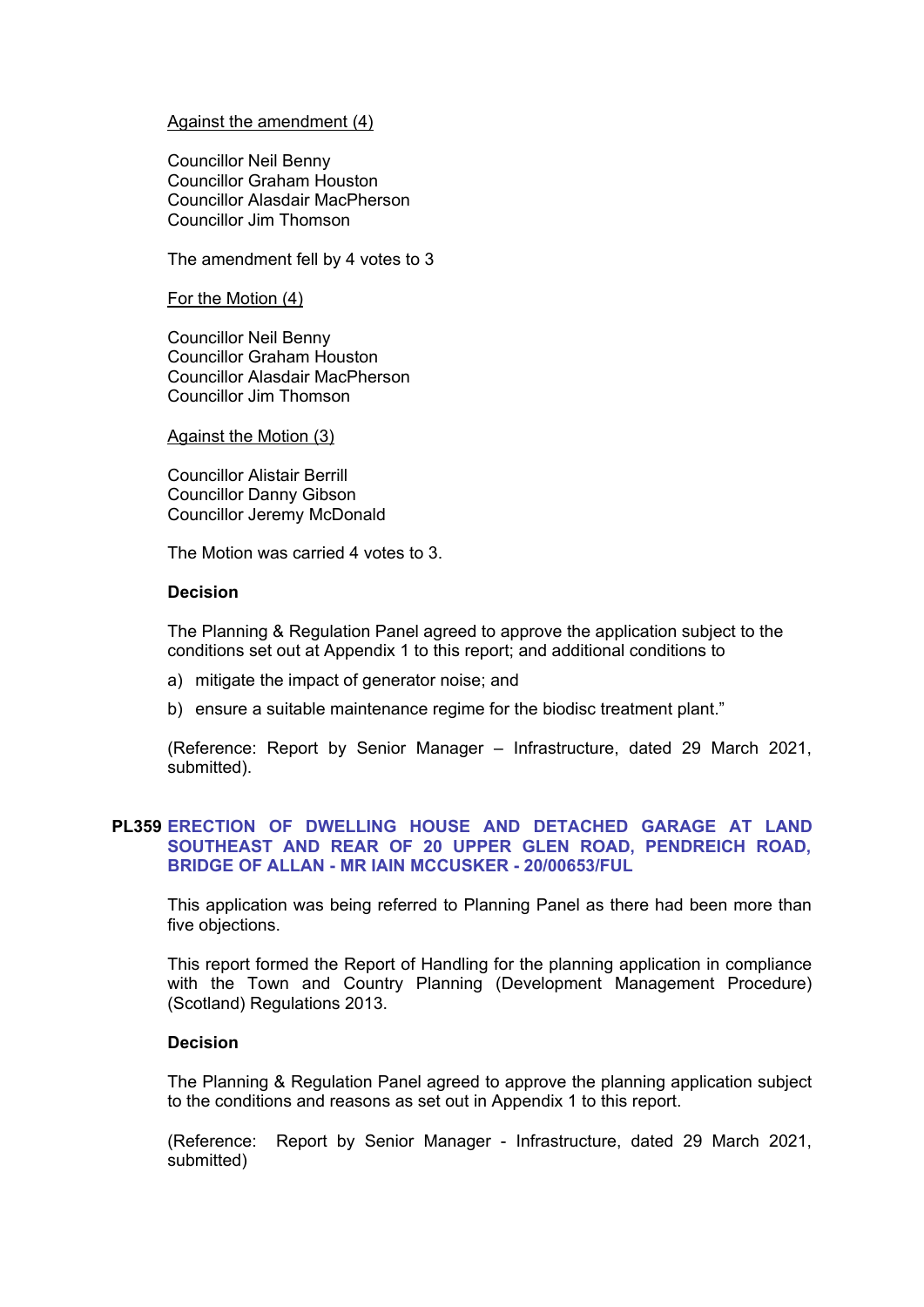# **PL360 CONVERSION OF FORMER STABLES/GRANARY AND FORMER COW SHED TO DWELLING HOUSE AT STABLES OUTBUILDING AT MEIKLE CANGLOUR FARM, CANGLOUR, CHARTERSHALL, STIRLING - MR & MRS S WARD - 21/00030/FUL**

The proposal was being considered by Planning and Regulation Panel as five or more objections have been received, and the Officer's recommendation was for approval.

This report formed the Report of Handling for the planning application in compliance with the Town and Country Planning (Development Management Procedure) (Scotland) Regulations 2013.

### **Decision**

The Planning & Regulation Panel agreed to approve the application, subject to the conditions listed in Appendix 1 to the Report.

(Reference: Report by Senior Manager – Infrastructure, dated 29 March 2021, submitted)

> *At 11.20am the Panel agreed to adjourn in terms of Standing Order 75*

### *Recording of meeting was stopped*

*The Meeting reconvened at 11.30am with all Elected Members (previously noted) present*

*Recording of Meeting resumed*

The Chair outlined the procedures to be followed for Planning & Regulation Panel Hearings,

# **PL361 RIVER SOURCE HEAT PUMP INSTALLATION INCLUDING PUMP HOUSE AND PIPE MAINS; ERECTION OF GLASSHOUSES AND ANCILLARY BUILDINGS; CONSTRUCTION OF RAINWATER RESERVOIR, ACCESSES, HARDSTANDINGS AND PARKING; UPGRADE EXISTING ACCESS ROAD AT LAND AT BANDEATH INDUSTRIAL ESTATE, THROSK - 19/01002/FUL – HEARING**

Detailed planning permission was sought by Bandeath Holdings Ltd to develop land on the north western edge of Bandeath Industrial Estate, which lies to the north of small settlement of Throsk, to form a river source heat pump facility (recovering heat from the River Forth) to supply heat to glasshouses (for the growing of foodstuff) and a local district heating scheme alongside necessary infrastructure associated with the development.

This application was a major planning application under the terms of the Town and Country Planning (Hierarchy of Developments) (Scotland) Regulations 2009. The development was not considered to be significantly contrary to the Development Plan and so under the Council's Scheme of Delegation for Determining Planning Applications should be determined by Planning and Regulatory Panel.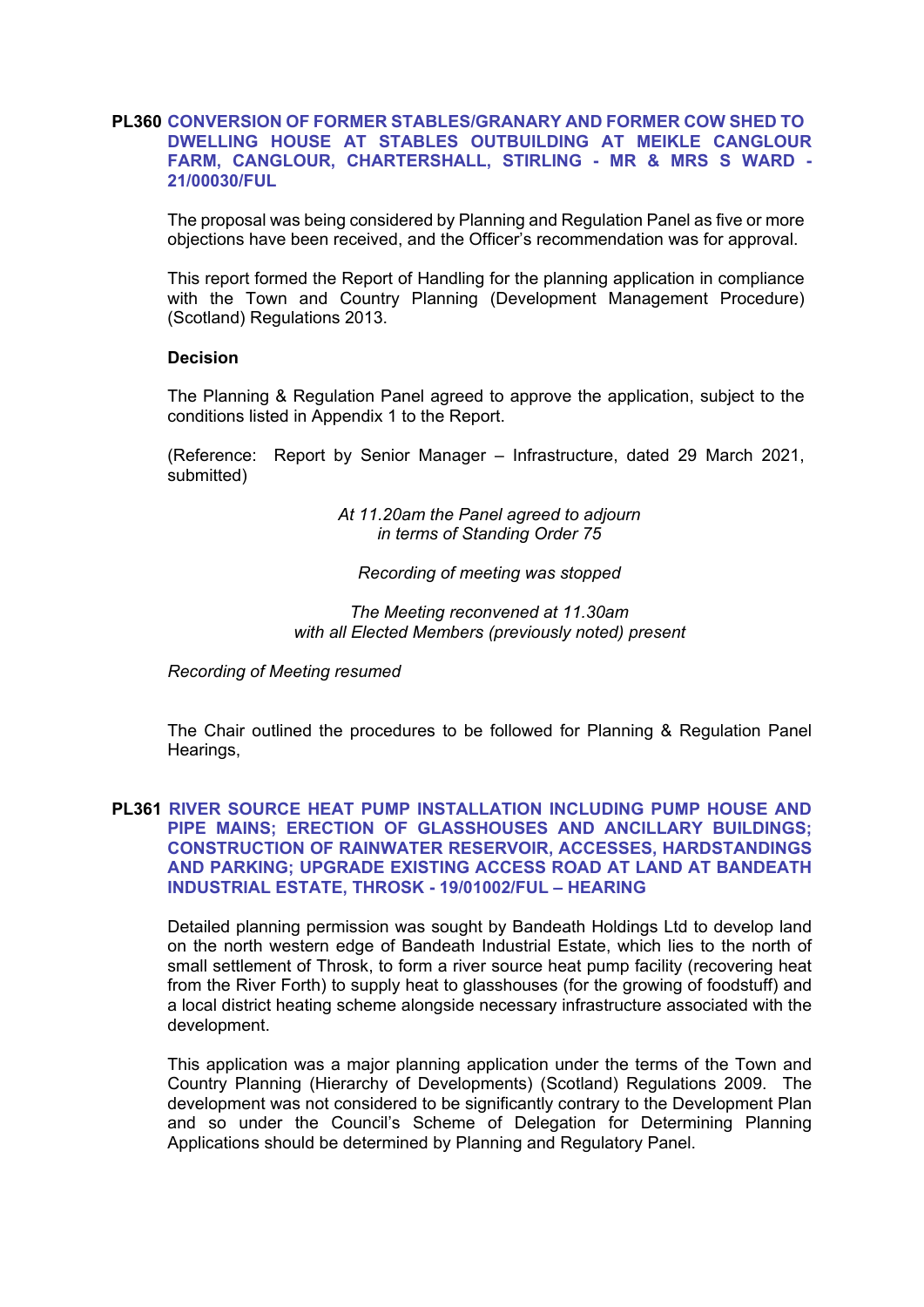This report formed the Report of Handling for the planning application in compliance with the Town and Country Planning (Development Management Procedure) (Scotland) Regulations 2013.

A Hearing request had been made within timescales according to procedure in order to have the opportunity to address the Panel.

#### Applicant

Tom McDonald (Project Architect for Bandeath Holdings Ltd) accompanied by Mr Gerry Woods (Technical Director Bandeath Holdings Ltd) gave an overview of the project in support of the application.

He stated that as the planning department's report covered the main planning issues clearly and fairly, he would limit himself to more general comments, and along with Mr Woods would be happy to respond to questions.

They were very enthusiastic about their overall concept which aimed to harness Green Energy and future-resilient technologies, stimulating growth and regeneration in the Eastern Villages area. Judging by the enthusiastic approaches they were receiving, they were confident that if this first project was approved, it would stimulate follow-on developments in various ways.

Apart from the energy generation and food production at the core of this application, they were currently in advanced discussions with a range of organisations including "national and international players" about projects focussing on next generation housing issues, transport and clean fuel issues, IT possibilities and others.

Throsk Industrial Estate was proving to be a near ideal location for all these prospects – not least because of its potential for infrastructural "connectivity" to most of Central **Scotland** 

In the current application, there were two main threads: Glasshouses and Heat Pumps. Their special vision here was to realise that heat pumps in an area not obviously close to many potential "customers", could provide green energy to a much wider area once the initial system was in place, addressing government aspirations as well as individual user requirements. Fortunately, this tidal reach of the River Forth is very well suited in both technical and environmental terms.

Glasshouses utilising state of the art hydroponics and growth lighting would provide that initial demand and reinvigorate a traditional Scottish activity while reducing food imports and carbon footprint and increasing food security for a staple crop. Uniquely in this country, they were already in advanced discussions with a specialist Dutch glasshouse builder and a highly regarded Belgian grower - foremost international experts - who are very keen to get this part of the project moving. Brexit and its effect on trading, together with their own "home-grown" issues, make investment in Bandeath very attractive to them.

While talking about future development, Mr McDonald wished to make it entirely clear that in response to feedback from the pre-application presentation to the local community, they had decided to withdraw the Waste to Energy proposals from this application. Subsequent developments elsewhere – especially Viridor at Polmont – closed the window of opportunity so that it was no longer a realistic proposition.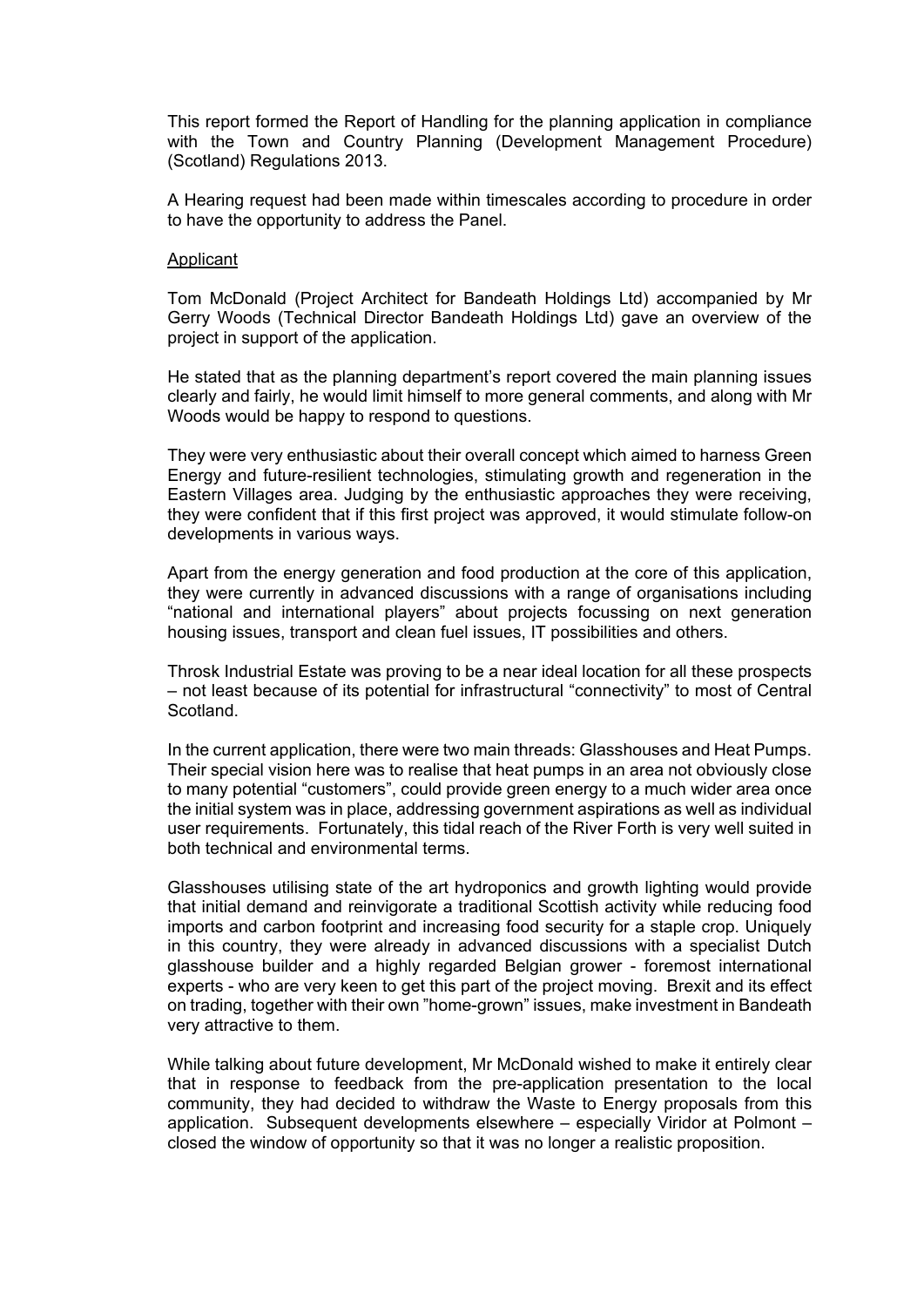They saw this application as a first step in a unique concept addressing key future objectives for reducing carbon and food miles, creating new circular economies and new employment, and offering a model for similar approaches elsewhere– but they think there would be few sites in Scotland as ideal as Bandeath.

Mr Woods further stressed that there would be no application for Waste to Energy proposals on this site in the future and further emphasised the suitability of the location.

### **Objectors**

It was confirmed that no objector was in attendance at the meeting.

The Chair raised a point of order with the Solicitor and Planning & Buildings Standards Service Manager. On the National Planning Framework Call for Ideas website, there was a document by Bandeath Holdings Ltd (BHL) that contained the statement "a Letter of Intent had been agreed in principle between BHL and Stirling Council for the proposed heat generated at Bandeath to service the district heat requirements of the Council's tenants on Bandeath Industrial Estate as well as the neighbouring village of Throsk". Given that the Council had not expressed an interest in this application he welcomed comments and also asked whether this needed to be referred to the Scottish Government.

The Planning & Buildings Standards Service Manager responded that to the best of her knowledge the Council had not entered into any undertaking with BHL of the sort mentioned. She went on to say that even if the Council had done so, as long as that did not influence this planning decision, there was no planning or procedural implication from the Panel proceeding to take its decision at this meeting. Whilst she would need to check any need to refer to Scottish Ministers, the Panel could still take a "minded to grant" or other decision today.

The Applicant responded to concerns raised regarding previous Waste to Energy proposals, now withdrawn, and confirmed that any proposals to provide heat to tenants were proposed from the river source heat pump. The Applicant also provided information on likely employment prospects that could potentially benefit the local community.

The Applicant provided some clarification on the river source heat pump system in response to questions concerning any impact on the river temperature and salinity, and gave an assurance that the river would continue to be navigable, with a licence being required.

There remained some concerns by Members regarding matters of land ownership. It was confirmed that the Report of Handling should have given details that the Council was part land owner and this was now established for the sake of transparency. Regardless, ownership did not have relevance to determination of the planning application.

The Chair brought to attention Planning Advice Note 82 Local Authority Interest Developments, which offered advice on proposals where the local authority had an interest. The Planning Development Management Team Leader confirmed there was no requirement to refer the application to Scottish Ministers as the proposals were in line with the Local Development Plan.